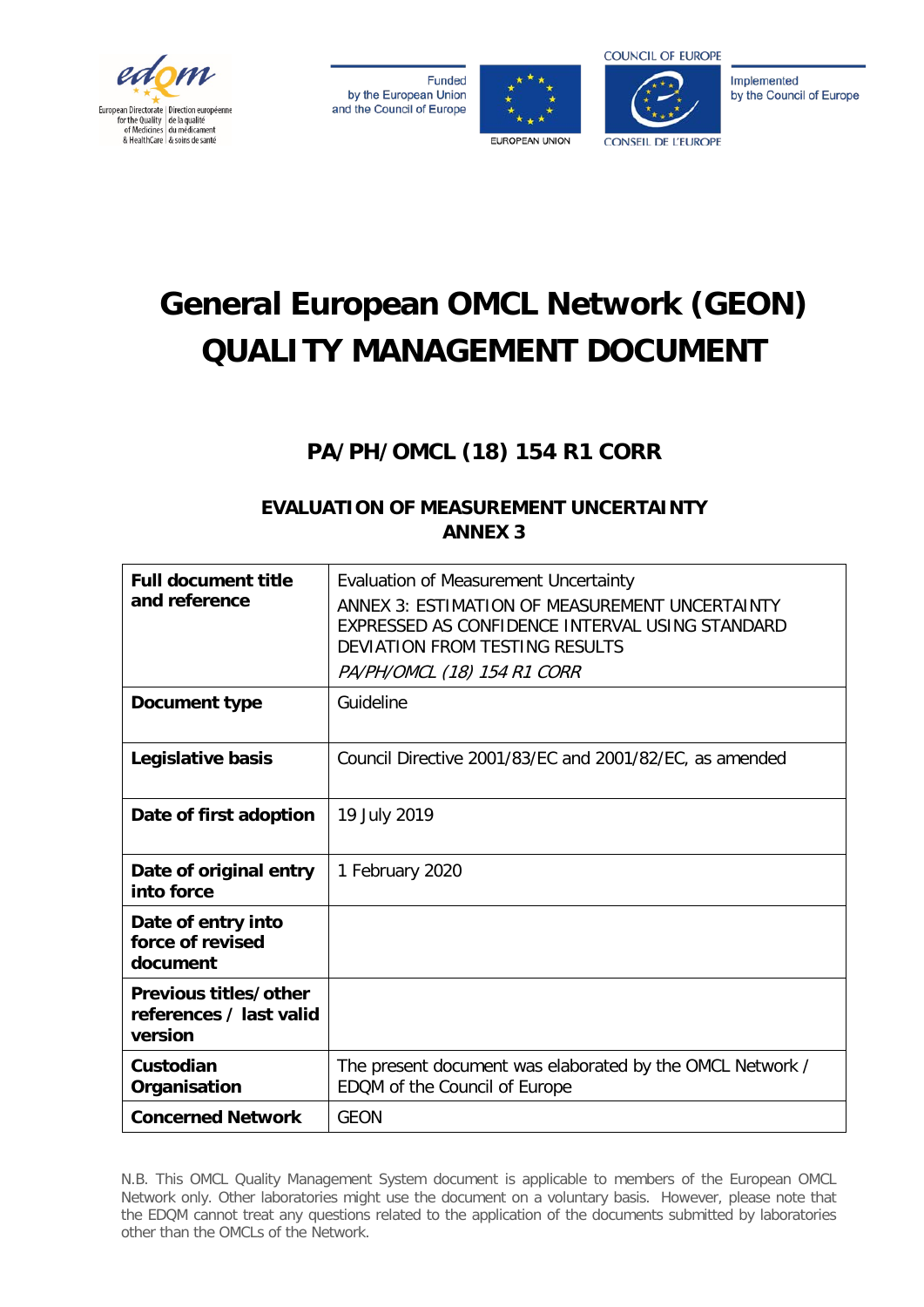# **Annex 3 to Guideline "Evaluation of Measurement Uncertainty"**  PA/PH/OMCL (18) 145 (in its current version)

#### **Estimation of measurement uncertainty expressed as confidence interval**

This Annex gives examples of estimation of the uncertainty of measurement (UoM), expressed as confidence interval using the standard deviation of the results obtained from routine testing (Example 1) and using Combistats software (Example 2). This approach is applicable to compliance testing using well-recognised methods, including methods described in the Market Authorisation Holder (MAH) documentation, whether validation data are accessible or not, and properly validated in-house developed methods, for which the uncertainty of measurement is already established and verified. In addition, the laboratory should demonstrate that all contributions to the uncertainty of measurement are identified and under control: testing is performed by qualified personnel using suitable reference standards and calibrated/qualified equipment, system suitability criteria are fulfilled and the repeatability is evaluated against pre-defined acceptance criteria.

However, unless required by the test method being used or if it has been demonstrated that the main and most relevant component of uncertainty is repeatability, relying exclusively on internal precision data for the estimation of measurement uncertainty is not recommended.

# **Example 1: Estimation of the measurement uncertainty for determination of content of Phenylephrine Hydrochloride in solution for injection**

#### **1. Description of the analytical procedure**

The assay of the finished product Phenylephrine Hydrochloride solution for injection (10 mg/mL), with approved product specification limits of 9.5-11.0 mg/mL, is performed by UVspectrophotometry at 272 nm, using a compendial reference standard. The method is performed according the MAH documentation, but the validation data are not accessible.

#### Preparation of standard solution

Two standard solutions were prepared using compendial reference standard, with a concentration of 0.05 mg/mL.

#### Preparation of test solution

Three independent test solutions were prepared, by diluting the sample (finished product) with the solvent to obtain a concentration of 0.05 mg Phenylephrine Hydrochloride / mL.

The absorbance of the standard solutions and test solutions was measured and the active substance content, expressed as mg Phenylephrine Hydrochloride / mL solution for injection, was determined.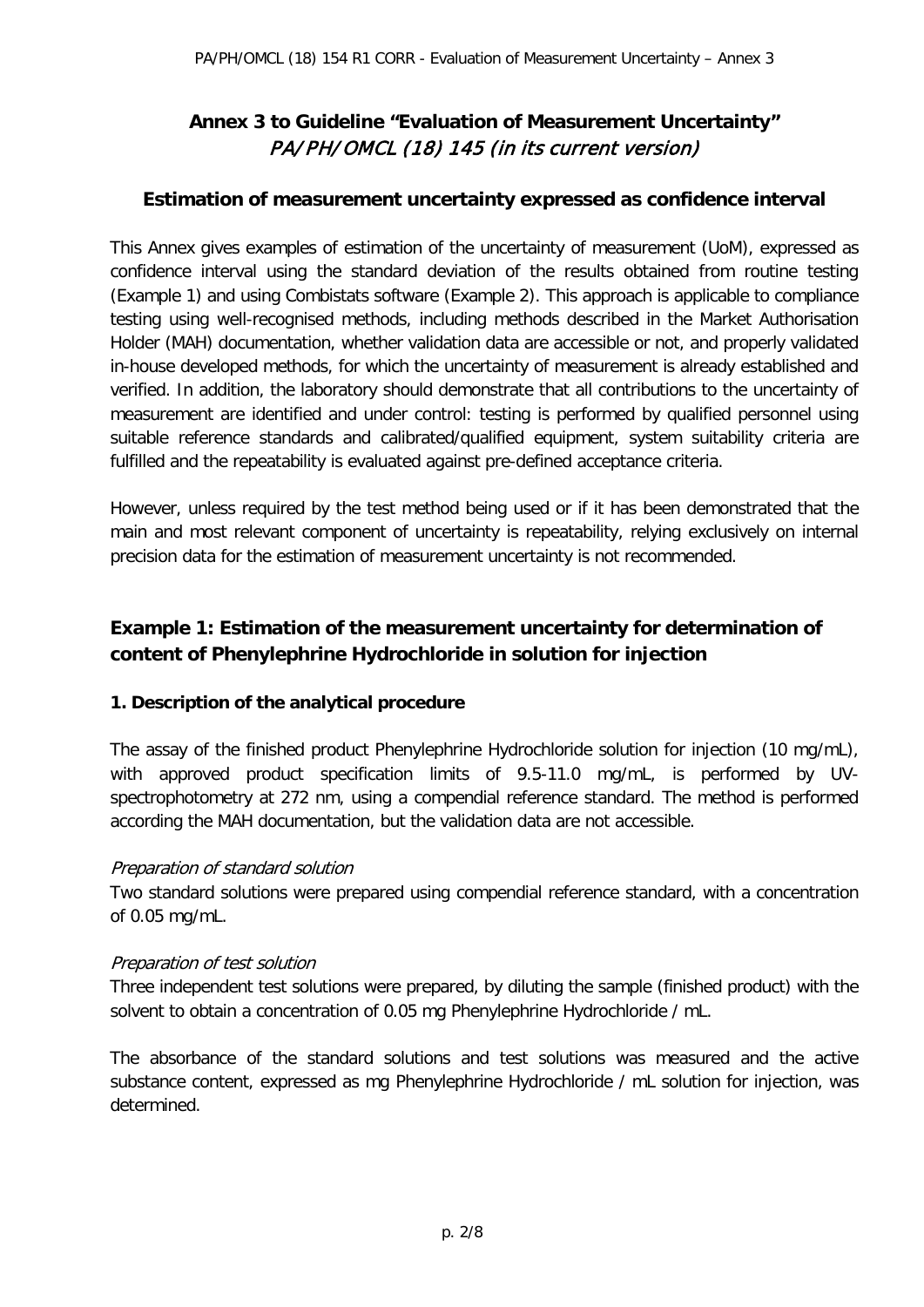#### **2. Estimation of the measurement uncertainty**

#### **2.1 Specification of Measurand**

The measurand is the concentration of Phenylephrine Hydrochloride in the solution for injection, expressed as mg/mL, calculated by the following formula:

$$
X = \frac{A(test) \times m(st) \times V(test) \times P(st)}{A(st) \times V(st) \times V(sample) \times 100\%}
$$

where:

**-** mg active substance in 1 mL of the solution for injection;

A(test),  $A(st)$  - absorbance of the test solution and the standard solution, respectively;

 $m(st)$  - mass of the reference standard;

 $V(st)$  - volume of the standard solution;

 $V(sample)$  - volume of the sample (finished product) taken for the preparation of the test solution;  $V(test)$  - volume of the test solution;

 $P(st)$  - purity of the reference standard  $(\%)$ .

#### **2.2 Control of contributions to the uncertainty of measurement**

Testing is performed by qualified personnel using suitable reference standards and calibrated/qualified equipment and system suitability criteria are satisfied.

Internal verification

The absorption of the prepared standard solutions was measured and the recovery (similarity) of the standard solutions was determined using the following formula:

$$
R = \frac{c (st 1)}{c (st 2)} \times \frac{A (st 2)}{A (st 1)} \times 100\%,
$$

where

 ( 1), ( 2) **-** concentration (mg/mL) of the first and second reference standard solutions, respectively;

A (st 1), A (st 2) - absorption of the first and second reference standard solutions, respectively.

The recovery of the reference standard obtained was  $R = \frac{0.0504}{0.0507} \times \frac{0.45288}{0.44726}$  $\frac{0.43288}{0.44726} \times 100\% = 100.65\%$ which fulfilled the established internal quality control criteria of 100  $\pm$  2%.

Following confirmation of the quality control criteria, the testing of the finished pharmaceutical product proceeded.

Based on the three measurements, the repeatability of the obtained results was calculated and expressed as relative standard deviation (RSD). The precision complies with the internal acceptance criterion ( $\leq 2.0\%$ ).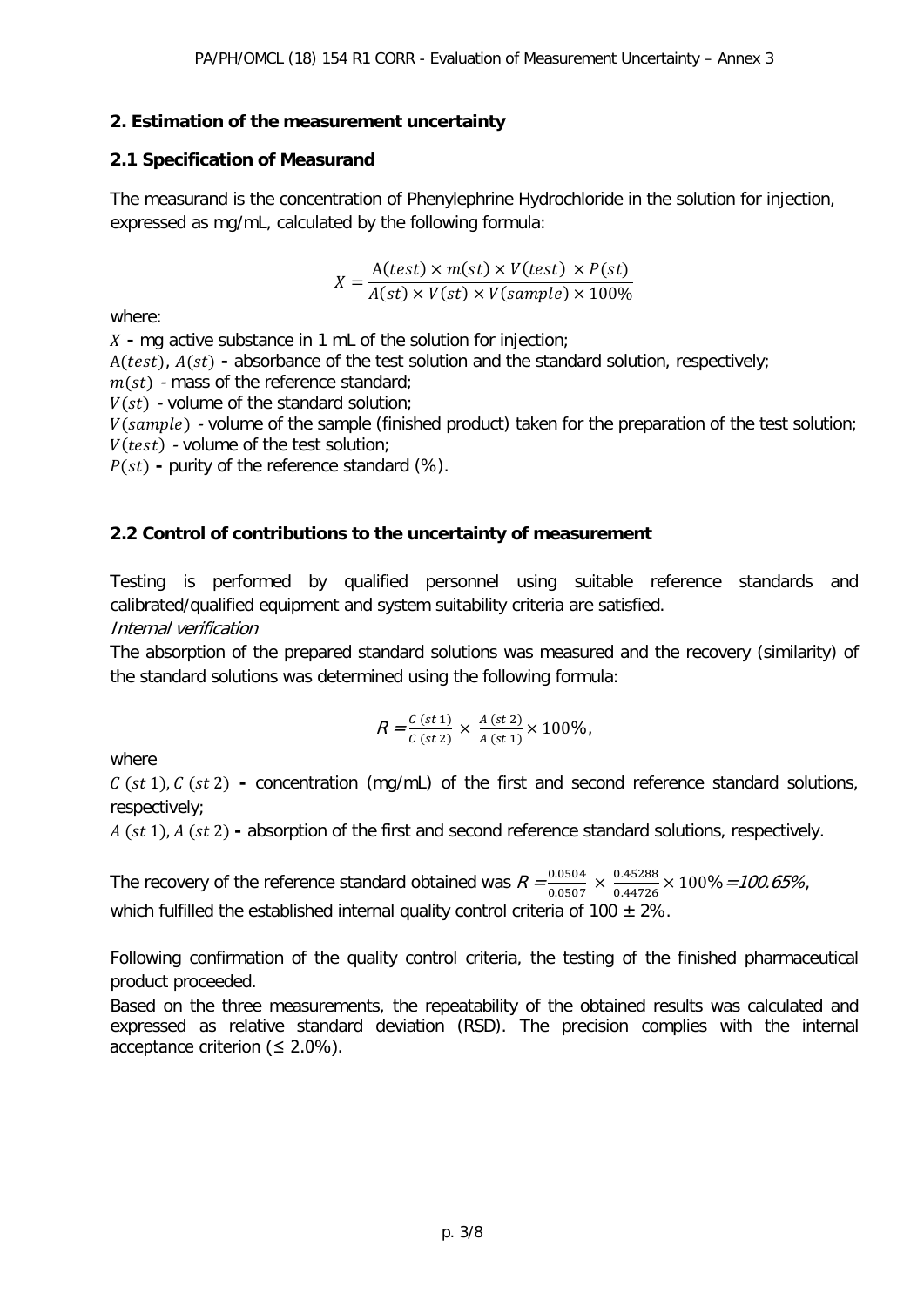#### **2.3 Quantification of the uncertainty of measurement**

The obtained results were used for calculation of the mean, standard deviation, relative standard deviation and two-sided confidence interval, as shown in Table 1. The results presented in the table are displayed with three decimal places, but all of the calculations were performed without rounding of intermediate results.

Table 1. Summary of testing results and calculations.

| NOTE: The data reported are not rounded, however they are displayed with 3 decimal places for |  |  |  |
|-----------------------------------------------------------------------------------------------|--|--|--|
| convenience.                                                                                  |  |  |  |

| Determination                | Formula                                                                                                               | Result            |  |  |
|------------------------------|-----------------------------------------------------------------------------------------------------------------------|-------------------|--|--|
| 1                            | see 2.1                                                                                                               | 10.172 mg/mL      |  |  |
| $\overline{2}$               | see 2.1                                                                                                               | 10.160 mg/mL      |  |  |
| 3                            | see 2.1                                                                                                               | 10.203 mg/mL      |  |  |
| Mean                         | $\overline{X} = \frac{X1 + X2 + X3}{3}$                                                                               | 10.178 mg/mL      |  |  |
| $\mathcal{S}$                | $S = \sqrt{\frac{\sum_{i=1}^{n} (X_i - \overline{X})^2}{(n-1)}}$                                                      | 0.022 mg/mL       |  |  |
| RSD %                        | $RSD = \frac{S \times 100}{\overline{x}}$                                                                             | 0.2%              |  |  |
|                              |                                                                                                                       | Half-width of CI  |  |  |
|                              | $(\overline{X} \pm \Delta \overline{X}) = \overline{X} \pm \frac{t_{((1-\frac{\alpha}{2}), n-1)} \times S}{\sqrt{n}}$ | $\pm$ 0.055 mg/mL |  |  |
| Two-sided                    |                                                                                                                       | Lower 95%CI       |  |  |
| Confidence<br>interval (CI)* | 95% level of confidence, $\alpha = 0.05$                                                                              | 10.123 mg/mL      |  |  |
|                              | $n = 3$ (2 degrees of freedom)<br>٠<br>$S = 0.022$                                                                    | Upper 95%CI       |  |  |
|                              | $t$ (95 %, 2) = 4.30265<br>п                                                                                          | 10.233 mg/mL      |  |  |

#### **2.4 Reporting of result**

Summary of the results and comparison with the specification limits is given in Table 2. The final result should be reported with the same number of decimal places as the specification limits. However, according to the Eurachem guideline [2] it is seldom necessary to give more than two significant digits for the uncertainty. Therefore, the result should also be rounded to be consistent with the uncertainty given.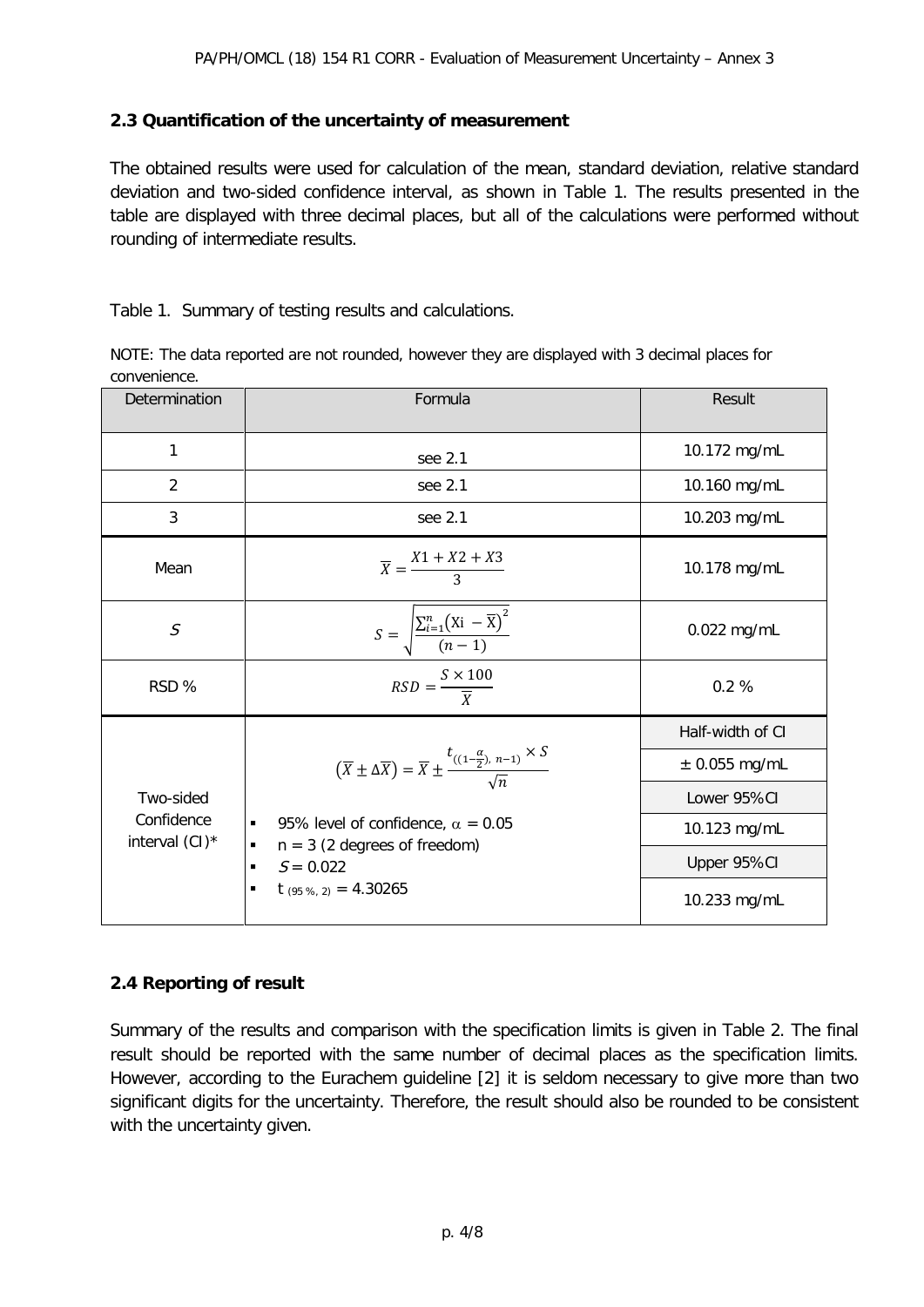| Table 2 Summary of the results and comparison with the specification limits |  |  |
|-----------------------------------------------------------------------------|--|--|
|-----------------------------------------------------------------------------|--|--|

| Assay (mg/mL) | Specification limits | Reported results<br>(95% confidence interval) |
|---------------|----------------------|-----------------------------------------------|
|               | $9.5 - 11.0$         | $10.2 \pm 0.1$ mg/mL                          |

The statement of conformity with a specification shall be based on a decision rule (as described in the core document). In this particular case, the decision rule is inherent to the specification limits (compliance testing using well-recognised method described in the MAH documentation). Therefore, no further tolerances should be applied to the specification limits prescribed to determine whether the sample being examined complies with the requirements. The mean reported value together with the confidence interval lies within the specification limits.

# **Example 2: Estimation of the measurement uncertainty for** in-vitro **assay of three hepatitis B vaccines against a standard, using the CombiStats software**

The approach for estimation of measurement uncertainty using the CombiStats software is explained using the example "5.1.4 Five-dose multiple assay with completely randomised design, an *in-vitro* assay of three hepatitis B vaccines against a standard", described in the general chapter of Eur. Ph. 5.3: "Statistical analysis of results of biological assays and tests".

#### **1. Description of the analytical procedure**

Three independent two-fold dilution series (replicates) of 5 dilutions were prepared from each of the vaccines. After some additional steps in the assay procedure, absorbances were measured (shown in Table 3).

| <b>Dilution</b> |       | Standard S                     |       | Preparation T |       |       |  |  |
|-----------------|-------|--------------------------------|-------|---------------|-------|-------|--|--|
| 1:16 000        | 0.043 | 0.045                          | 0.051 | 0.097         | 0.097 | 0.094 |  |  |
| 1:8000          | 0.093 | 0.099                          | 0.082 | 0.167         | 0.157 | 0.178 |  |  |
| 1:4000          | 0.159 | 0.154                          | 0.166 | 0.327         |       | 0.345 |  |  |
| 1:2000          | 0.283 | 0.295                          | 0.362 | 0.501         | 0.665 | 0.576 |  |  |
| 1:1000          | 0.514 | 0.531                          | 0.545 | 1.140         | 1.386 | 1.051 |  |  |
| <b>Dilution</b> |       | Preparation U<br>Preparation V |       |               |       |       |  |  |
| 1:16 000        | 0.086 | 0.071                          | 0.073 | 0.082         | 0.082 | 0.086 |  |  |
| 1:8000          | 0.127 | 0.146                          | 0.133 | 0.145         | 0.144 | 0.173 |  |  |
| 1:4000          | 0.277 | 0.268                          | 0.269 | 0.318         | 0.306 | 0.316 |  |  |
| 1:2000          | 0.586 | 0.489                          | 0.546 | 0.552         | 0.551 | 0.624 |  |  |
| 1:1000          | 0.957 | 0.866                          | 1.045 | 1.037         | 1.039 | 1.068 |  |  |

|  |  | Table 3: Optical densities obtained for the standard and the three preparations |  |  |
|--|--|---------------------------------------------------------------------------------|--|--|
|--|--|---------------------------------------------------------------------------------|--|--|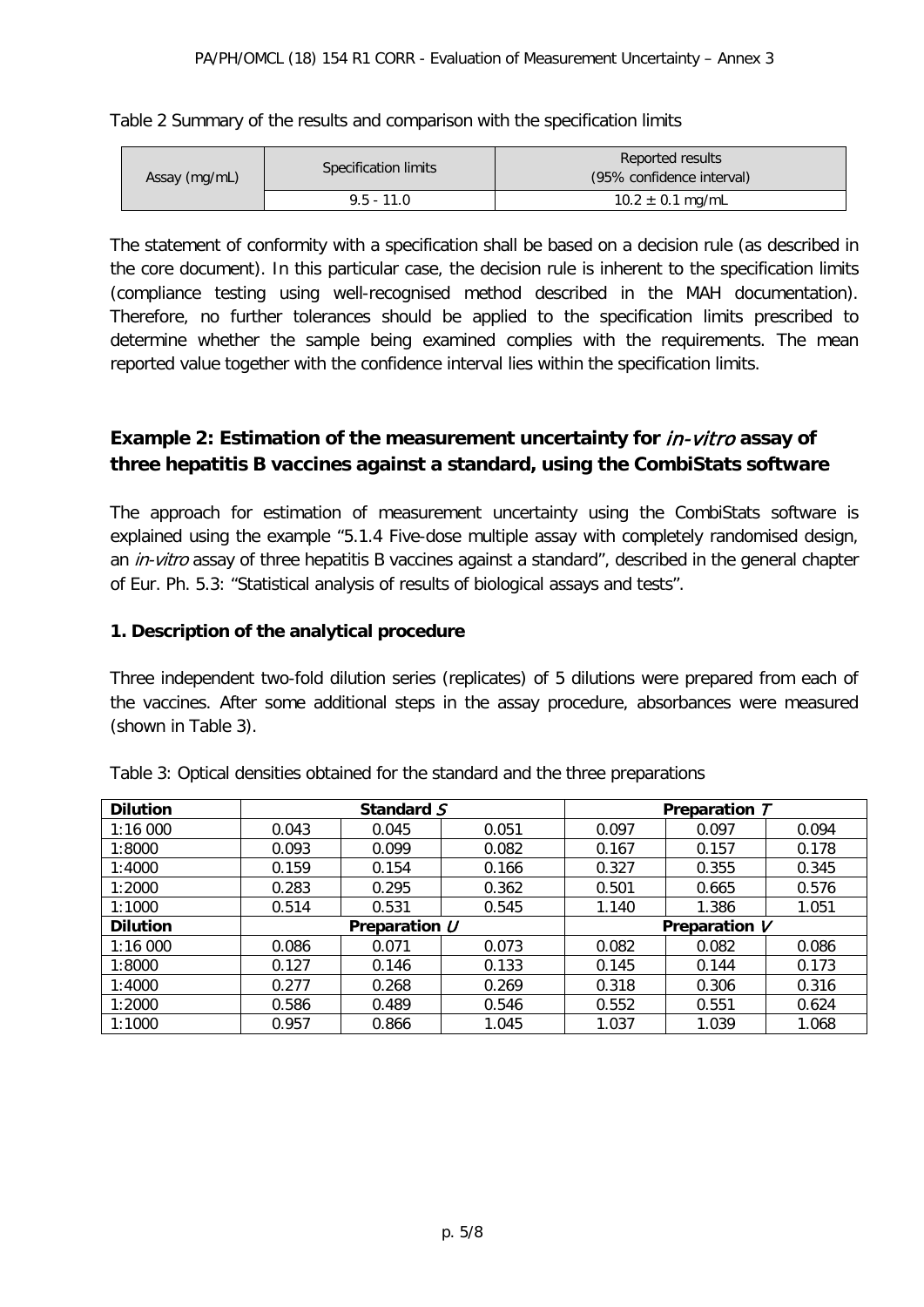#### **2. Estimation of the measurement uncertainty**

#### **2.1 Specification of Measurand**

The measurand is the concentration of µg protein/mL. The standard assigned potency is 20 µg protein/mL.

#### **2.2 Control of contributions to the uncertainty of measurement**

Testing is performed by qualified personnel using suitable reagents and calibrated/qualified equipment. System suitability criteria are satisfied. Bias component is considered negligible and the repeatability is known to be the main contributor to the uncertainty.

#### **2.3 Quantification of the uncertainty of measurement**

The potency estimates of the three vaccines are calculated with CombiStats 5.0 using the following options:

- Parallel lines model;
- Completely randomised design;
- Optical densities are transformed with the neperian logarithm function;
- Residual variance estimated using observed residuals.

Validity criteria of the analysis of variance are satisfied:

- Probability for regression is significant ( $p = 0.000 < 0.05$ )
- Probability for the non-parallelism is non-significant ( $p = 0.434 > 0.05$ )
- Probability for the global non-linearity is non-significant ( $p = 0.531 > 0.05$ )
- Probability for the Standard non-linearity is non-significant ( $p = 0.475 > 0.05$ )
- Probability for the Vaccine T non-linearity is non-significant ( $p = 0.254 > 0.05$ )
- Probability for the Vaccine U non-linearity is non-significant ( $p = 0.456 > 0.05$ )
- Probability for the Vaccine V non-linearity is non-significant ( $p = 0.645 > 0.05$ )

All the calculations performed are not detailed in this document since they are presented in Ph. Eur. Chapter 5.3.

The uncertainty of measurement (in ug protein/mL) is expressed as 95% confidence interval (Lower and Upper limits, see table 4).

The output of calculations for this example performed using CombiStats is presented in Figure 1.

#### **2.4 Reporting of result**

Table 4 presents the estimates (in µg protein/mL) obtained for the three vaccines preparations (T, U and V) and the 95% confidence interval (lower and upper limits).

Table 4: Final potency estimates and 95% confidence intervals of the test vaccines (in ug protein/mL)

|             | <b>Lower limit</b> | <b>Estimate</b> | <b>Upper limit</b> |
|-------------|--------------------|-----------------|--------------------|
| Vaccine T   | 40.5               | 43.4            | 46.5               |
| Vaccine $U$ | 32.9               | 35.2            | 37.6               |
| Vaccine V   | 36.8               | 39.4            | 42.                |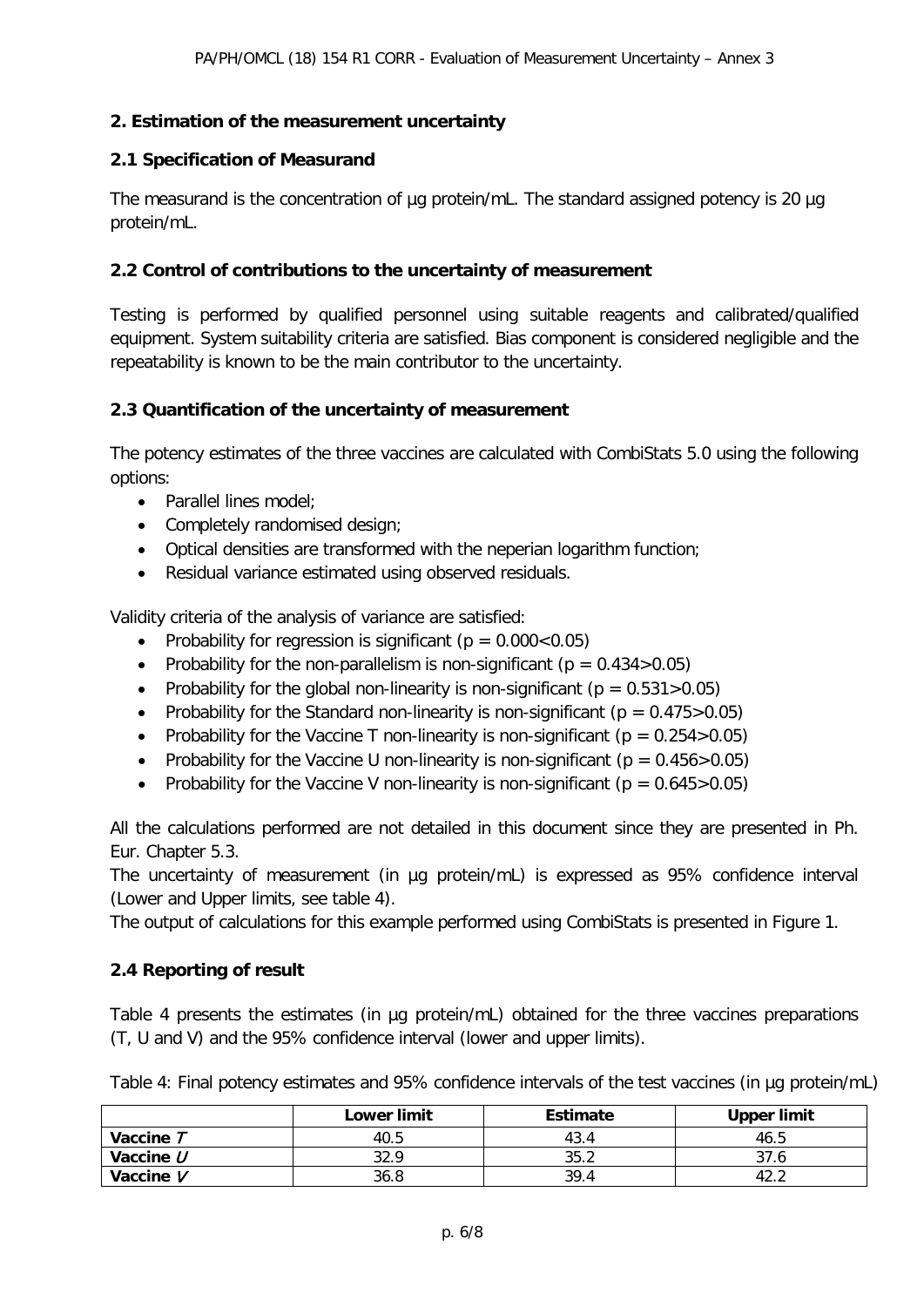### Figure 1: Output of CombiStats for the example of a titration of Hepatitis B Vaccines

| Remarks:<br><b>Hepatitis B vaccine</b><br>Substance<br>Method<br>А<br>Standard<br>Sample 1<br>Sample 2<br>s<br>U<br>Sample<br>Sample<br>Sample<br>20 µg protein / ml<br>20 µg protein / ml<br>20 µg protein / ml<br>Ass. pot.<br>Ass. pot.<br>Ass. pot.<br>Doses<br>(1)<br>(3)<br>Doses<br>(1)<br>Doses<br>(1)<br>(3)<br>(2)<br>(2)<br>(3)<br>(2)<br>0.514 0.531<br>0.545<br>0.866 1.045<br>1/1000<br>1/1000<br>1.140<br>1.386<br>1.051<br>1/1000<br>0.957<br>$0.283$ $0.295$ 0.362<br>0.576<br>0.546<br>1/2000<br>1/2000<br>0.501<br>0.665<br>1/2000<br>0.586<br>0.489<br>1/4000<br>$0.159$ 0.154 0.166<br>1/4000<br>0.327<br>0.355   0.345<br>1/4000<br>0.277<br>0.268<br>0.269<br>0.082<br>1/8000<br>1/8000<br>0.093<br>0.099<br>0.167<br>0.157<br>0.178<br>1/8000<br>0.127<br>0.146<br>0.133<br>0.043<br>0.045 0.051<br>0.097<br>0.097<br>0.071<br>1/16000<br>1/16000<br>0.094<br>1/16000<br>0.086<br>0.073<br>Sample 3<br>v<br>ld.<br>20 µg protein / ml<br>Ass. pot.<br>(3)<br>Doses<br>(1)<br>(2)<br>1/1000<br>1.037<br>1.039<br>1.068<br>1/2000<br>0.552<br>0.551<br>0.624<br>1/4000<br>0.318<br>0.306<br>0.316<br>1/8000<br>0.145<br>0.144<br>0.173<br>0.082<br>0.082<br>1/16000<br>0.086<br>Model: Parallel lines<br>Common slope(factor) = 0.908479 (0.890357 to 0.926601)<br>Design: Completely randomised<br>Correlation   r  : 0.996560<br>Transformation: $y' = ln (y)$<br>Variance: Observed residuals<br>Source of variation<br>Degrees of freedom<br>Sum of squares<br>F-ratio<br>Probability<br>Mean square<br>$\mu$ iny<br>3<br>4.47522<br>223.392<br>1.49174<br>0.000<br>Preparations<br>دس<br>1<br>0.000<br>47.5841<br>47.5841<br>>1000<br>Regression<br>3<br>0.00622854<br>0.0186856<br>0.933<br>0.434<br>Non-parallelism<br>12<br>0.0742323<br>0.926<br>0.531<br>Non-linearity<br>0.00618603<br>3<br>0.850<br>Standard<br>0.475<br>0.0170324<br>0.00567748<br>3<br>0.254<br>Sample 1<br>0.0282553<br>0.00941843<br>1.410<br>3<br>Sample 2<br>0.0177542<br>0.00591808<br>0.886<br>0.456<br>3<br>0.0111903<br>0.00373012<br>0.559<br>0.645<br>Sample 3<br>است<br>19<br>2.74486<br>411.049<br>0.000<br>52.1523<br><b>Treatments</b><br>40<br>0.267107<br>0.00667768<br>Residual error<br>59<br>52.4194<br>0.888464<br>Total<br>Sample 1<br>Sample 2<br>Sample<br>т<br>Sample<br>U<br>(µg protein/ml)<br>Lower limit<br>Estimate<br><b>Upper limit</b><br>(µg protein/ml)<br><b>Lower limit</b><br>Estimate<br><b>Upper limit</b><br>40.5448<br>43.4196<br>46.5397<br>Potency<br>32.8698<br>35.1630<br>37.6405<br>Potency<br>Rel. to Ass.<br>202.7%<br>217.1%<br>232.7%<br>Rel. to Ass.<br>164.3%<br>175.8%<br>188.2%<br>Rel. to Est.<br>93.4%<br>107.2%<br>Rel. to Est.<br>93.5%<br>100.0%<br>107.0%<br>100.0%<br>Sample 3<br>v<br>Id.<br>(µg protein/ml)<br>Lower limit<br>Estimate<br><b>Upper limit</b><br>36.8125<br>Potency<br>39.4017<br>42.2057<br>184.1%<br>211.0%<br>Rel. to Ass.<br>197.0%<br>Rel. to Est.<br>93.4%<br>100.0%<br>107.1% | A 2019 / 401:00]. Page 1 of 2 March 2019, 18:19:26 [+01:00]. Page 1 of 2 |  |  |  |  |  |  |  |  |  |  |  |  |
|------------------------------------------------------------------------------------------------------------------------------------------------------------------------------------------------------------------------------------------------------------------------------------------------------------------------------------------------------------------------------------------------------------------------------------------------------------------------------------------------------------------------------------------------------------------------------------------------------------------------------------------------------------------------------------------------------------------------------------------------------------------------------------------------------------------------------------------------------------------------------------------------------------------------------------------------------------------------------------------------------------------------------------------------------------------------------------------------------------------------------------------------------------------------------------------------------------------------------------------------------------------------------------------------------------------------------------------------------------------------------------------------------------------------------------------------------------------------------------------------------------------------------------------------------------------------------------------------------------------------------------------------------------------------------------------------------------------------------------------------------------------------------------------------------------------------------------------------------------------------------------------------------------------------------------------------------------------------------------------------------------------------------------------------------------------------------------------------------------------------------------------------------------------------------------------------------------------------------------------------------------------------------------------------------------------------------------------------------------------------------------------------------------------------------------------------------------------------------------------------------------------------------------------------------------------------------------------------------------------------------------------------------------------------------------------------------------------------------------------------------------------------------------------------------------------------------------------------------------------------------------------------------------------------------------------------------------------------|--------------------------------------------------------------------------|--|--|--|--|--|--|--|--|--|--|--|--|
|                                                                                                                                                                                                                                                                                                                                                                                                                                                                                                                                                                                                                                                                                                                                                                                                                                                                                                                                                                                                                                                                                                                                                                                                                                                                                                                                                                                                                                                                                                                                                                                                                                                                                                                                                                                                                                                                                                                                                                                                                                                                                                                                                                                                                                                                                                                                                                                                                                                                                                                                                                                                                                                                                                                                                                                                                                                                                                                                                                        |                                                                          |  |  |  |  |  |  |  |  |  |  |  |  |
|                                                                                                                                                                                                                                                                                                                                                                                                                                                                                                                                                                                                                                                                                                                                                                                                                                                                                                                                                                                                                                                                                                                                                                                                                                                                                                                                                                                                                                                                                                                                                                                                                                                                                                                                                                                                                                                                                                                                                                                                                                                                                                                                                                                                                                                                                                                                                                                                                                                                                                                                                                                                                                                                                                                                                                                                                                                                                                                                                                        |                                                                          |  |  |  |  |  |  |  |  |  |  |  |  |
|                                                                                                                                                                                                                                                                                                                                                                                                                                                                                                                                                                                                                                                                                                                                                                                                                                                                                                                                                                                                                                                                                                                                                                                                                                                                                                                                                                                                                                                                                                                                                                                                                                                                                                                                                                                                                                                                                                                                                                                                                                                                                                                                                                                                                                                                                                                                                                                                                                                                                                                                                                                                                                                                                                                                                                                                                                                                                                                                                                        |                                                                          |  |  |  |  |  |  |  |  |  |  |  |  |
|                                                                                                                                                                                                                                                                                                                                                                                                                                                                                                                                                                                                                                                                                                                                                                                                                                                                                                                                                                                                                                                                                                                                                                                                                                                                                                                                                                                                                                                                                                                                                                                                                                                                                                                                                                                                                                                                                                                                                                                                                                                                                                                                                                                                                                                                                                                                                                                                                                                                                                                                                                                                                                                                                                                                                                                                                                                                                                                                                                        |                                                                          |  |  |  |  |  |  |  |  |  |  |  |  |
|                                                                                                                                                                                                                                                                                                                                                                                                                                                                                                                                                                                                                                                                                                                                                                                                                                                                                                                                                                                                                                                                                                                                                                                                                                                                                                                                                                                                                                                                                                                                                                                                                                                                                                                                                                                                                                                                                                                                                                                                                                                                                                                                                                                                                                                                                                                                                                                                                                                                                                                                                                                                                                                                                                                                                                                                                                                                                                                                                                        |                                                                          |  |  |  |  |  |  |  |  |  |  |  |  |
|                                                                                                                                                                                                                                                                                                                                                                                                                                                                                                                                                                                                                                                                                                                                                                                                                                                                                                                                                                                                                                                                                                                                                                                                                                                                                                                                                                                                                                                                                                                                                                                                                                                                                                                                                                                                                                                                                                                                                                                                                                                                                                                                                                                                                                                                                                                                                                                                                                                                                                                                                                                                                                                                                                                                                                                                                                                                                                                                                                        |                                                                          |  |  |  |  |  |  |  |  |  |  |  |  |
|                                                                                                                                                                                                                                                                                                                                                                                                                                                                                                                                                                                                                                                                                                                                                                                                                                                                                                                                                                                                                                                                                                                                                                                                                                                                                                                                                                                                                                                                                                                                                                                                                                                                                                                                                                                                                                                                                                                                                                                                                                                                                                                                                                                                                                                                                                                                                                                                                                                                                                                                                                                                                                                                                                                                                                                                                                                                                                                                                                        |                                                                          |  |  |  |  |  |  |  |  |  |  |  |  |
|                                                                                                                                                                                                                                                                                                                                                                                                                                                                                                                                                                                                                                                                                                                                                                                                                                                                                                                                                                                                                                                                                                                                                                                                                                                                                                                                                                                                                                                                                                                                                                                                                                                                                                                                                                                                                                                                                                                                                                                                                                                                                                                                                                                                                                                                                                                                                                                                                                                                                                                                                                                                                                                                                                                                                                                                                                                                                                                                                                        |                                                                          |  |  |  |  |  |  |  |  |  |  |  |  |
|                                                                                                                                                                                                                                                                                                                                                                                                                                                                                                                                                                                                                                                                                                                                                                                                                                                                                                                                                                                                                                                                                                                                                                                                                                                                                                                                                                                                                                                                                                                                                                                                                                                                                                                                                                                                                                                                                                                                                                                                                                                                                                                                                                                                                                                                                                                                                                                                                                                                                                                                                                                                                                                                                                                                                                                                                                                                                                                                                                        |                                                                          |  |  |  |  |  |  |  |  |  |  |  |  |
|                                                                                                                                                                                                                                                                                                                                                                                                                                                                                                                                                                                                                                                                                                                                                                                                                                                                                                                                                                                                                                                                                                                                                                                                                                                                                                                                                                                                                                                                                                                                                                                                                                                                                                                                                                                                                                                                                                                                                                                                                                                                                                                                                                                                                                                                                                                                                                                                                                                                                                                                                                                                                                                                                                                                                                                                                                                                                                                                                                        |                                                                          |  |  |  |  |  |  |  |  |  |  |  |  |
|                                                                                                                                                                                                                                                                                                                                                                                                                                                                                                                                                                                                                                                                                                                                                                                                                                                                                                                                                                                                                                                                                                                                                                                                                                                                                                                                                                                                                                                                                                                                                                                                                                                                                                                                                                                                                                                                                                                                                                                                                                                                                                                                                                                                                                                                                                                                                                                                                                                                                                                                                                                                                                                                                                                                                                                                                                                                                                                                                                        |                                                                          |  |  |  |  |  |  |  |  |  |  |  |  |
|                                                                                                                                                                                                                                                                                                                                                                                                                                                                                                                                                                                                                                                                                                                                                                                                                                                                                                                                                                                                                                                                                                                                                                                                                                                                                                                                                                                                                                                                                                                                                                                                                                                                                                                                                                                                                                                                                                                                                                                                                                                                                                                                                                                                                                                                                                                                                                                                                                                                                                                                                                                                                                                                                                                                                                                                                                                                                                                                                                        |                                                                          |  |  |  |  |  |  |  |  |  |  |  |  |
|                                                                                                                                                                                                                                                                                                                                                                                                                                                                                                                                                                                                                                                                                                                                                                                                                                                                                                                                                                                                                                                                                                                                                                                                                                                                                                                                                                                                                                                                                                                                                                                                                                                                                                                                                                                                                                                                                                                                                                                                                                                                                                                                                                                                                                                                                                                                                                                                                                                                                                                                                                                                                                                                                                                                                                                                                                                                                                                                                                        |                                                                          |  |  |  |  |  |  |  |  |  |  |  |  |
|                                                                                                                                                                                                                                                                                                                                                                                                                                                                                                                                                                                                                                                                                                                                                                                                                                                                                                                                                                                                                                                                                                                                                                                                                                                                                                                                                                                                                                                                                                                                                                                                                                                                                                                                                                                                                                                                                                                                                                                                                                                                                                                                                                                                                                                                                                                                                                                                                                                                                                                                                                                                                                                                                                                                                                                                                                                                                                                                                                        |                                                                          |  |  |  |  |  |  |  |  |  |  |  |  |
|                                                                                                                                                                                                                                                                                                                                                                                                                                                                                                                                                                                                                                                                                                                                                                                                                                                                                                                                                                                                                                                                                                                                                                                                                                                                                                                                                                                                                                                                                                                                                                                                                                                                                                                                                                                                                                                                                                                                                                                                                                                                                                                                                                                                                                                                                                                                                                                                                                                                                                                                                                                                                                                                                                                                                                                                                                                                                                                                                                        |                                                                          |  |  |  |  |  |  |  |  |  |  |  |  |
|                                                                                                                                                                                                                                                                                                                                                                                                                                                                                                                                                                                                                                                                                                                                                                                                                                                                                                                                                                                                                                                                                                                                                                                                                                                                                                                                                                                                                                                                                                                                                                                                                                                                                                                                                                                                                                                                                                                                                                                                                                                                                                                                                                                                                                                                                                                                                                                                                                                                                                                                                                                                                                                                                                                                                                                                                                                                                                                                                                        |                                                                          |  |  |  |  |  |  |  |  |  |  |  |  |
|                                                                                                                                                                                                                                                                                                                                                                                                                                                                                                                                                                                                                                                                                                                                                                                                                                                                                                                                                                                                                                                                                                                                                                                                                                                                                                                                                                                                                                                                                                                                                                                                                                                                                                                                                                                                                                                                                                                                                                                                                                                                                                                                                                                                                                                                                                                                                                                                                                                                                                                                                                                                                                                                                                                                                                                                                                                                                                                                                                        |                                                                          |  |  |  |  |  |  |  |  |  |  |  |  |
|                                                                                                                                                                                                                                                                                                                                                                                                                                                                                                                                                                                                                                                                                                                                                                                                                                                                                                                                                                                                                                                                                                                                                                                                                                                                                                                                                                                                                                                                                                                                                                                                                                                                                                                                                                                                                                                                                                                                                                                                                                                                                                                                                                                                                                                                                                                                                                                                                                                                                                                                                                                                                                                                                                                                                                                                                                                                                                                                                                        |                                                                          |  |  |  |  |  |  |  |  |  |  |  |  |
|                                                                                                                                                                                                                                                                                                                                                                                                                                                                                                                                                                                                                                                                                                                                                                                                                                                                                                                                                                                                                                                                                                                                                                                                                                                                                                                                                                                                                                                                                                                                                                                                                                                                                                                                                                                                                                                                                                                                                                                                                                                                                                                                                                                                                                                                                                                                                                                                                                                                                                                                                                                                                                                                                                                                                                                                                                                                                                                                                                        |                                                                          |  |  |  |  |  |  |  |  |  |  |  |  |
|                                                                                                                                                                                                                                                                                                                                                                                                                                                                                                                                                                                                                                                                                                                                                                                                                                                                                                                                                                                                                                                                                                                                                                                                                                                                                                                                                                                                                                                                                                                                                                                                                                                                                                                                                                                                                                                                                                                                                                                                                                                                                                                                                                                                                                                                                                                                                                                                                                                                                                                                                                                                                                                                                                                                                                                                                                                                                                                                                                        |                                                                          |  |  |  |  |  |  |  |  |  |  |  |  |
|                                                                                                                                                                                                                                                                                                                                                                                                                                                                                                                                                                                                                                                                                                                                                                                                                                                                                                                                                                                                                                                                                                                                                                                                                                                                                                                                                                                                                                                                                                                                                                                                                                                                                                                                                                                                                                                                                                                                                                                                                                                                                                                                                                                                                                                                                                                                                                                                                                                                                                                                                                                                                                                                                                                                                                                                                                                                                                                                                                        |                                                                          |  |  |  |  |  |  |  |  |  |  |  |  |
|                                                                                                                                                                                                                                                                                                                                                                                                                                                                                                                                                                                                                                                                                                                                                                                                                                                                                                                                                                                                                                                                                                                                                                                                                                                                                                                                                                                                                                                                                                                                                                                                                                                                                                                                                                                                                                                                                                                                                                                                                                                                                                                                                                                                                                                                                                                                                                                                                                                                                                                                                                                                                                                                                                                                                                                                                                                                                                                                                                        |                                                                          |  |  |  |  |  |  |  |  |  |  |  |  |
|                                                                                                                                                                                                                                                                                                                                                                                                                                                                                                                                                                                                                                                                                                                                                                                                                                                                                                                                                                                                                                                                                                                                                                                                                                                                                                                                                                                                                                                                                                                                                                                                                                                                                                                                                                                                                                                                                                                                                                                                                                                                                                                                                                                                                                                                                                                                                                                                                                                                                                                                                                                                                                                                                                                                                                                                                                                                                                                                                                        |                                                                          |  |  |  |  |  |  |  |  |  |  |  |  |
|                                                                                                                                                                                                                                                                                                                                                                                                                                                                                                                                                                                                                                                                                                                                                                                                                                                                                                                                                                                                                                                                                                                                                                                                                                                                                                                                                                                                                                                                                                                                                                                                                                                                                                                                                                                                                                                                                                                                                                                                                                                                                                                                                                                                                                                                                                                                                                                                                                                                                                                                                                                                                                                                                                                                                                                                                                                                                                                                                                        |                                                                          |  |  |  |  |  |  |  |  |  |  |  |  |
|                                                                                                                                                                                                                                                                                                                                                                                                                                                                                                                                                                                                                                                                                                                                                                                                                                                                                                                                                                                                                                                                                                                                                                                                                                                                                                                                                                                                                                                                                                                                                                                                                                                                                                                                                                                                                                                                                                                                                                                                                                                                                                                                                                                                                                                                                                                                                                                                                                                                                                                                                                                                                                                                                                                                                                                                                                                                                                                                                                        |                                                                          |  |  |  |  |  |  |  |  |  |  |  |  |
|                                                                                                                                                                                                                                                                                                                                                                                                                                                                                                                                                                                                                                                                                                                                                                                                                                                                                                                                                                                                                                                                                                                                                                                                                                                                                                                                                                                                                                                                                                                                                                                                                                                                                                                                                                                                                                                                                                                                                                                                                                                                                                                                                                                                                                                                                                                                                                                                                                                                                                                                                                                                                                                                                                                                                                                                                                                                                                                                                                        |                                                                          |  |  |  |  |  |  |  |  |  |  |  |  |
|                                                                                                                                                                                                                                                                                                                                                                                                                                                                                                                                                                                                                                                                                                                                                                                                                                                                                                                                                                                                                                                                                                                                                                                                                                                                                                                                                                                                                                                                                                                                                                                                                                                                                                                                                                                                                                                                                                                                                                                                                                                                                                                                                                                                                                                                                                                                                                                                                                                                                                                                                                                                                                                                                                                                                                                                                                                                                                                                                                        |                                                                          |  |  |  |  |  |  |  |  |  |  |  |  |
|                                                                                                                                                                                                                                                                                                                                                                                                                                                                                                                                                                                                                                                                                                                                                                                                                                                                                                                                                                                                                                                                                                                                                                                                                                                                                                                                                                                                                                                                                                                                                                                                                                                                                                                                                                                                                                                                                                                                                                                                                                                                                                                                                                                                                                                                                                                                                                                                                                                                                                                                                                                                                                                                                                                                                                                                                                                                                                                                                                        |                                                                          |  |  |  |  |  |  |  |  |  |  |  |  |
|                                                                                                                                                                                                                                                                                                                                                                                                                                                                                                                                                                                                                                                                                                                                                                                                                                                                                                                                                                                                                                                                                                                                                                                                                                                                                                                                                                                                                                                                                                                                                                                                                                                                                                                                                                                                                                                                                                                                                                                                                                                                                                                                                                                                                                                                                                                                                                                                                                                                                                                                                                                                                                                                                                                                                                                                                                                                                                                                                                        |                                                                          |  |  |  |  |  |  |  |  |  |  |  |  |
|                                                                                                                                                                                                                                                                                                                                                                                                                                                                                                                                                                                                                                                                                                                                                                                                                                                                                                                                                                                                                                                                                                                                                                                                                                                                                                                                                                                                                                                                                                                                                                                                                                                                                                                                                                                                                                                                                                                                                                                                                                                                                                                                                                                                                                                                                                                                                                                                                                                                                                                                                                                                                                                                                                                                                                                                                                                                                                                                                                        |                                                                          |  |  |  |  |  |  |  |  |  |  |  |  |
|                                                                                                                                                                                                                                                                                                                                                                                                                                                                                                                                                                                                                                                                                                                                                                                                                                                                                                                                                                                                                                                                                                                                                                                                                                                                                                                                                                                                                                                                                                                                                                                                                                                                                                                                                                                                                                                                                                                                                                                                                                                                                                                                                                                                                                                                                                                                                                                                                                                                                                                                                                                                                                                                                                                                                                                                                                                                                                                                                                        |                                                                          |  |  |  |  |  |  |  |  |  |  |  |  |
|                                                                                                                                                                                                                                                                                                                                                                                                                                                                                                                                                                                                                                                                                                                                                                                                                                                                                                                                                                                                                                                                                                                                                                                                                                                                                                                                                                                                                                                                                                                                                                                                                                                                                                                                                                                                                                                                                                                                                                                                                                                                                                                                                                                                                                                                                                                                                                                                                                                                                                                                                                                                                                                                                                                                                                                                                                                                                                                                                                        |                                                                          |  |  |  |  |  |  |  |  |  |  |  |  |
|                                                                                                                                                                                                                                                                                                                                                                                                                                                                                                                                                                                                                                                                                                                                                                                                                                                                                                                                                                                                                                                                                                                                                                                                                                                                                                                                                                                                                                                                                                                                                                                                                                                                                                                                                                                                                                                                                                                                                                                                                                                                                                                                                                                                                                                                                                                                                                                                                                                                                                                                                                                                                                                                                                                                                                                                                                                                                                                                                                        |                                                                          |  |  |  |  |  |  |  |  |  |  |  |  |
|                                                                                                                                                                                                                                                                                                                                                                                                                                                                                                                                                                                                                                                                                                                                                                                                                                                                                                                                                                                                                                                                                                                                                                                                                                                                                                                                                                                                                                                                                                                                                                                                                                                                                                                                                                                                                                                                                                                                                                                                                                                                                                                                                                                                                                                                                                                                                                                                                                                                                                                                                                                                                                                                                                                                                                                                                                                                                                                                                                        |                                                                          |  |  |  |  |  |  |  |  |  |  |  |  |
|                                                                                                                                                                                                                                                                                                                                                                                                                                                                                                                                                                                                                                                                                                                                                                                                                                                                                                                                                                                                                                                                                                                                                                                                                                                                                                                                                                                                                                                                                                                                                                                                                                                                                                                                                                                                                                                                                                                                                                                                                                                                                                                                                                                                                                                                                                                                                                                                                                                                                                                                                                                                                                                                                                                                                                                                                                                                                                                                                                        |                                                                          |  |  |  |  |  |  |  |  |  |  |  |  |
|                                                                                                                                                                                                                                                                                                                                                                                                                                                                                                                                                                                                                                                                                                                                                                                                                                                                                                                                                                                                                                                                                                                                                                                                                                                                                                                                                                                                                                                                                                                                                                                                                                                                                                                                                                                                                                                                                                                                                                                                                                                                                                                                                                                                                                                                                                                                                                                                                                                                                                                                                                                                                                                                                                                                                                                                                                                                                                                                                                        |                                                                          |  |  |  |  |  |  |  |  |  |  |  |  |
|                                                                                                                                                                                                                                                                                                                                                                                                                                                                                                                                                                                                                                                                                                                                                                                                                                                                                                                                                                                                                                                                                                                                                                                                                                                                                                                                                                                                                                                                                                                                                                                                                                                                                                                                                                                                                                                                                                                                                                                                                                                                                                                                                                                                                                                                                                                                                                                                                                                                                                                                                                                                                                                                                                                                                                                                                                                                                                                                                                        |                                                                          |  |  |  |  |  |  |  |  |  |  |  |  |
|                                                                                                                                                                                                                                                                                                                                                                                                                                                                                                                                                                                                                                                                                                                                                                                                                                                                                                                                                                                                                                                                                                                                                                                                                                                                                                                                                                                                                                                                                                                                                                                                                                                                                                                                                                                                                                                                                                                                                                                                                                                                                                                                                                                                                                                                                                                                                                                                                                                                                                                                                                                                                                                                                                                                                                                                                                                                                                                                                                        |                                                                          |  |  |  |  |  |  |  |  |  |  |  |  |
|                                                                                                                                                                                                                                                                                                                                                                                                                                                                                                                                                                                                                                                                                                                                                                                                                                                                                                                                                                                                                                                                                                                                                                                                                                                                                                                                                                                                                                                                                                                                                                                                                                                                                                                                                                                                                                                                                                                                                                                                                                                                                                                                                                                                                                                                                                                                                                                                                                                                                                                                                                                                                                                                                                                                                                                                                                                                                                                                                                        |                                                                          |  |  |  |  |  |  |  |  |  |  |  |  |
|                                                                                                                                                                                                                                                                                                                                                                                                                                                                                                                                                                                                                                                                                                                                                                                                                                                                                                                                                                                                                                                                                                                                                                                                                                                                                                                                                                                                                                                                                                                                                                                                                                                                                                                                                                                                                                                                                                                                                                                                                                                                                                                                                                                                                                                                                                                                                                                                                                                                                                                                                                                                                                                                                                                                                                                                                                                                                                                                                                        |                                                                          |  |  |  |  |  |  |  |  |  |  |  |  |
|                                                                                                                                                                                                                                                                                                                                                                                                                                                                                                                                                                                                                                                                                                                                                                                                                                                                                                                                                                                                                                                                                                                                                                                                                                                                                                                                                                                                                                                                                                                                                                                                                                                                                                                                                                                                                                                                                                                                                                                                                                                                                                                                                                                                                                                                                                                                                                                                                                                                                                                                                                                                                                                                                                                                                                                                                                                                                                                                                                        |                                                                          |  |  |  |  |  |  |  |  |  |  |  |  |
|                                                                                                                                                                                                                                                                                                                                                                                                                                                                                                                                                                                                                                                                                                                                                                                                                                                                                                                                                                                                                                                                                                                                                                                                                                                                                                                                                                                                                                                                                                                                                                                                                                                                                                                                                                                                                                                                                                                                                                                                                                                                                                                                                                                                                                                                                                                                                                                                                                                                                                                                                                                                                                                                                                                                                                                                                                                                                                                                                                        |                                                                          |  |  |  |  |  |  |  |  |  |  |  |  |
|                                                                                                                                                                                                                                                                                                                                                                                                                                                                                                                                                                                                                                                                                                                                                                                                                                                                                                                                                                                                                                                                                                                                                                                                                                                                                                                                                                                                                                                                                                                                                                                                                                                                                                                                                                                                                                                                                                                                                                                                                                                                                                                                                                                                                                                                                                                                                                                                                                                                                                                                                                                                                                                                                                                                                                                                                                                                                                                                                                        |                                                                          |  |  |  |  |  |  |  |  |  |  |  |  |
|                                                                                                                                                                                                                                                                                                                                                                                                                                                                                                                                                                                                                                                                                                                                                                                                                                                                                                                                                                                                                                                                                                                                                                                                                                                                                                                                                                                                                                                                                                                                                                                                                                                                                                                                                                                                                                                                                                                                                                                                                                                                                                                                                                                                                                                                                                                                                                                                                                                                                                                                                                                                                                                                                                                                                                                                                                                                                                                                                                        |                                                                          |  |  |  |  |  |  |  |  |  |  |  |  |
|                                                                                                                                                                                                                                                                                                                                                                                                                                                                                                                                                                                                                                                                                                                                                                                                                                                                                                                                                                                                                                                                                                                                                                                                                                                                                                                                                                                                                                                                                                                                                                                                                                                                                                                                                                                                                                                                                                                                                                                                                                                                                                                                                                                                                                                                                                                                                                                                                                                                                                                                                                                                                                                                                                                                                                                                                                                                                                                                                                        |                                                                          |  |  |  |  |  |  |  |  |  |  |  |  |
|                                                                                                                                                                                                                                                                                                                                                                                                                                                                                                                                                                                                                                                                                                                                                                                                                                                                                                                                                                                                                                                                                                                                                                                                                                                                                                                                                                                                                                                                                                                                                                                                                                                                                                                                                                                                                                                                                                                                                                                                                                                                                                                                                                                                                                                                                                                                                                                                                                                                                                                                                                                                                                                                                                                                                                                                                                                                                                                                                                        |                                                                          |  |  |  |  |  |  |  |  |  |  |  |  |
|                                                                                                                                                                                                                                                                                                                                                                                                                                                                                                                                                                                                                                                                                                                                                                                                                                                                                                                                                                                                                                                                                                                                                                                                                                                                                                                                                                                                                                                                                                                                                                                                                                                                                                                                                                                                                                                                                                                                                                                                                                                                                                                                                                                                                                                                                                                                                                                                                                                                                                                                                                                                                                                                                                                                                                                                                                                                                                                                                                        |                                                                          |  |  |  |  |  |  |  |  |  |  |  |  |
|                                                                                                                                                                                                                                                                                                                                                                                                                                                                                                                                                                                                                                                                                                                                                                                                                                                                                                                                                                                                                                                                                                                                                                                                                                                                                                                                                                                                                                                                                                                                                                                                                                                                                                                                                                                                                                                                                                                                                                                                                                                                                                                                                                                                                                                                                                                                                                                                                                                                                                                                                                                                                                                                                                                                                                                                                                                                                                                                                                        |                                                                          |  |  |  |  |  |  |  |  |  |  |  |  |
|                                                                                                                                                                                                                                                                                                                                                                                                                                                                                                                                                                                                                                                                                                                                                                                                                                                                                                                                                                                                                                                                                                                                                                                                                                                                                                                                                                                                                                                                                                                                                                                                                                                                                                                                                                                                                                                                                                                                                                                                                                                                                                                                                                                                                                                                                                                                                                                                                                                                                                                                                                                                                                                                                                                                                                                                                                                                                                                                                                        |                                                                          |  |  |  |  |  |  |  |  |  |  |  |  |
|                                                                                                                                                                                                                                                                                                                                                                                                                                                                                                                                                                                                                                                                                                                                                                                                                                                                                                                                                                                                                                                                                                                                                                                                                                                                                                                                                                                                                                                                                                                                                                                                                                                                                                                                                                                                                                                                                                                                                                                                                                                                                                                                                                                                                                                                                                                                                                                                                                                                                                                                                                                                                                                                                                                                                                                                                                                                                                                                                                        |                                                                          |  |  |  |  |  |  |  |  |  |  |  |  |
|                                                                                                                                                                                                                                                                                                                                                                                                                                                                                                                                                                                                                                                                                                                                                                                                                                                                                                                                                                                                                                                                                                                                                                                                                                                                                                                                                                                                                                                                                                                                                                                                                                                                                                                                                                                                                                                                                                                                                                                                                                                                                                                                                                                                                                                                                                                                                                                                                                                                                                                                                                                                                                                                                                                                                                                                                                                                                                                                                                        |                                                                          |  |  |  |  |  |  |  |  |  |  |  |  |
|                                                                                                                                                                                                                                                                                                                                                                                                                                                                                                                                                                                                                                                                                                                                                                                                                                                                                                                                                                                                                                                                                                                                                                                                                                                                                                                                                                                                                                                                                                                                                                                                                                                                                                                                                                                                                                                                                                                                                                                                                                                                                                                                                                                                                                                                                                                                                                                                                                                                                                                                                                                                                                                                                                                                                                                                                                                                                                                                                                        |                                                                          |  |  |  |  |  |  |  |  |  |  |  |  |
|                                                                                                                                                                                                                                                                                                                                                                                                                                                                                                                                                                                                                                                                                                                                                                                                                                                                                                                                                                                                                                                                                                                                                                                                                                                                                                                                                                                                                                                                                                                                                                                                                                                                                                                                                                                                                                                                                                                                                                                                                                                                                                                                                                                                                                                                                                                                                                                                                                                                                                                                                                                                                                                                                                                                                                                                                                                                                                                                                                        |                                                                          |  |  |  |  |  |  |  |  |  |  |  |  |
|                                                                                                                                                                                                                                                                                                                                                                                                                                                                                                                                                                                                                                                                                                                                                                                                                                                                                                                                                                                                                                                                                                                                                                                                                                                                                                                                                                                                                                                                                                                                                                                                                                                                                                                                                                                                                                                                                                                                                                                                                                                                                                                                                                                                                                                                                                                                                                                                                                                                                                                                                                                                                                                                                                                                                                                                                                                                                                                                                                        |                                                                          |  |  |  |  |  |  |  |  |  |  |  |  |